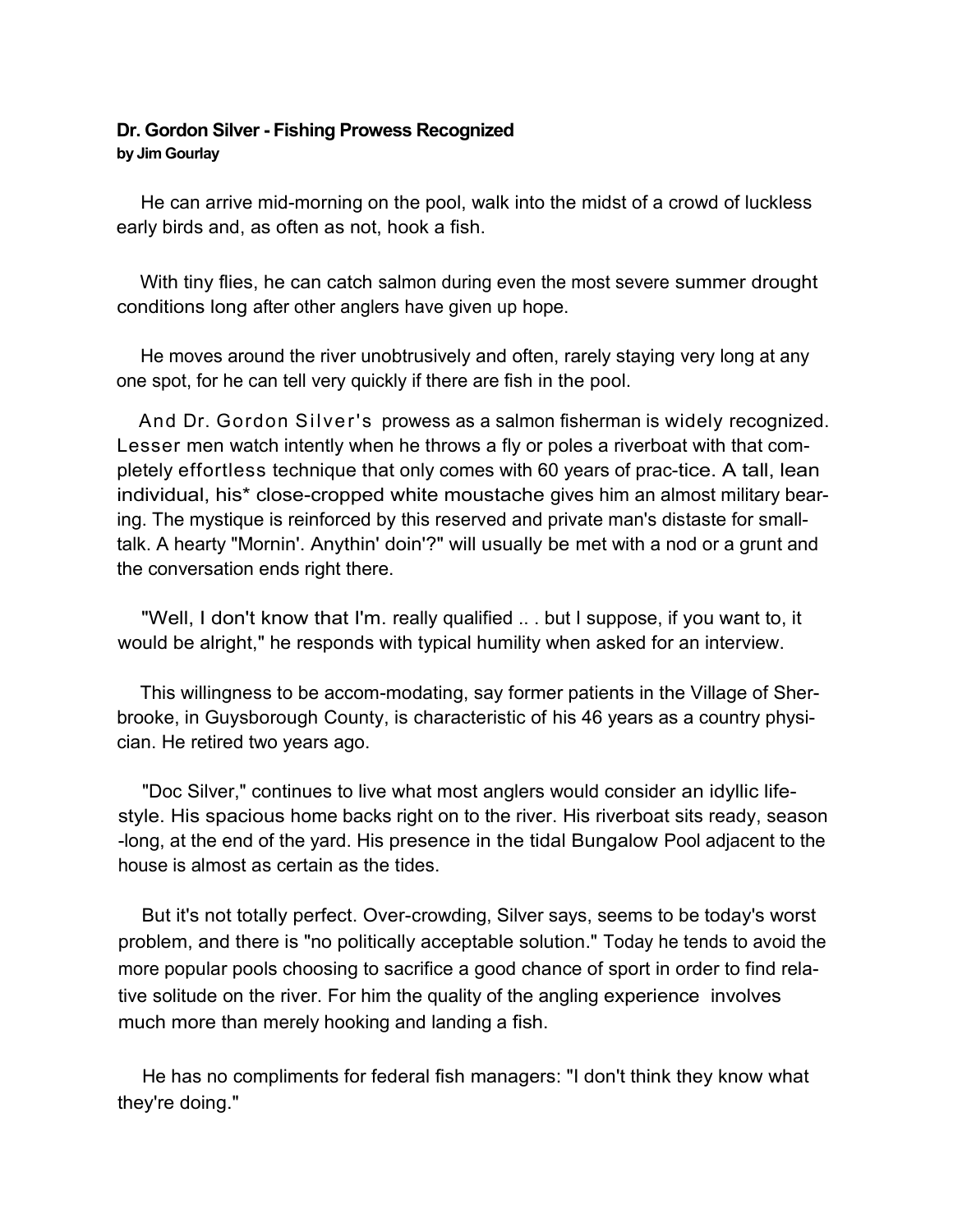

The West River St. Mary's this year, he says, is a good example. That branch was opened June 1 until July 31 when everyone knows the salmon don't run there until the end of June. "If it's only one month then they should say so."

Similarly, Silver is less than pleased with the late opening of salmon seasons in recent years.

In the old days, he recalls, the first fish would usually be taken in the Medway Feb. 1. Then it was changed to April 1, then May 1, and this year May 18. He believes the salmon enter the river "on the first high water after the ice is out."

*Above we see a young Gordon L. Silver admiring a huge 32 lb St. Mary's Atlantic salmon caught by his father, Dr. Gordon M. Silver.* 

He remembers fishing the big waters in mid-April when an angler could ex-

pect to take six large salmon in a day — 20 or 30 in a good year — "and not hurt anything." Anglers in those days would use very large flies, but he says he rarely found it necessary to use anything bigger than a 2-0.

It's doubtful, he says, how many fish are actually being saved by starting the season late. If they aren't caught low in the river in April they're just caught later upriver.

For those of us who may think the concept of returning fish to the water is a new and innovative idea, Doc Silver, has some news. When it was not difficult to take six or eight fish a day, eight-pound and 10-pound salmon were regularly put back.

"What would you do with them? It got so sometimes you had trouble finding people to take them."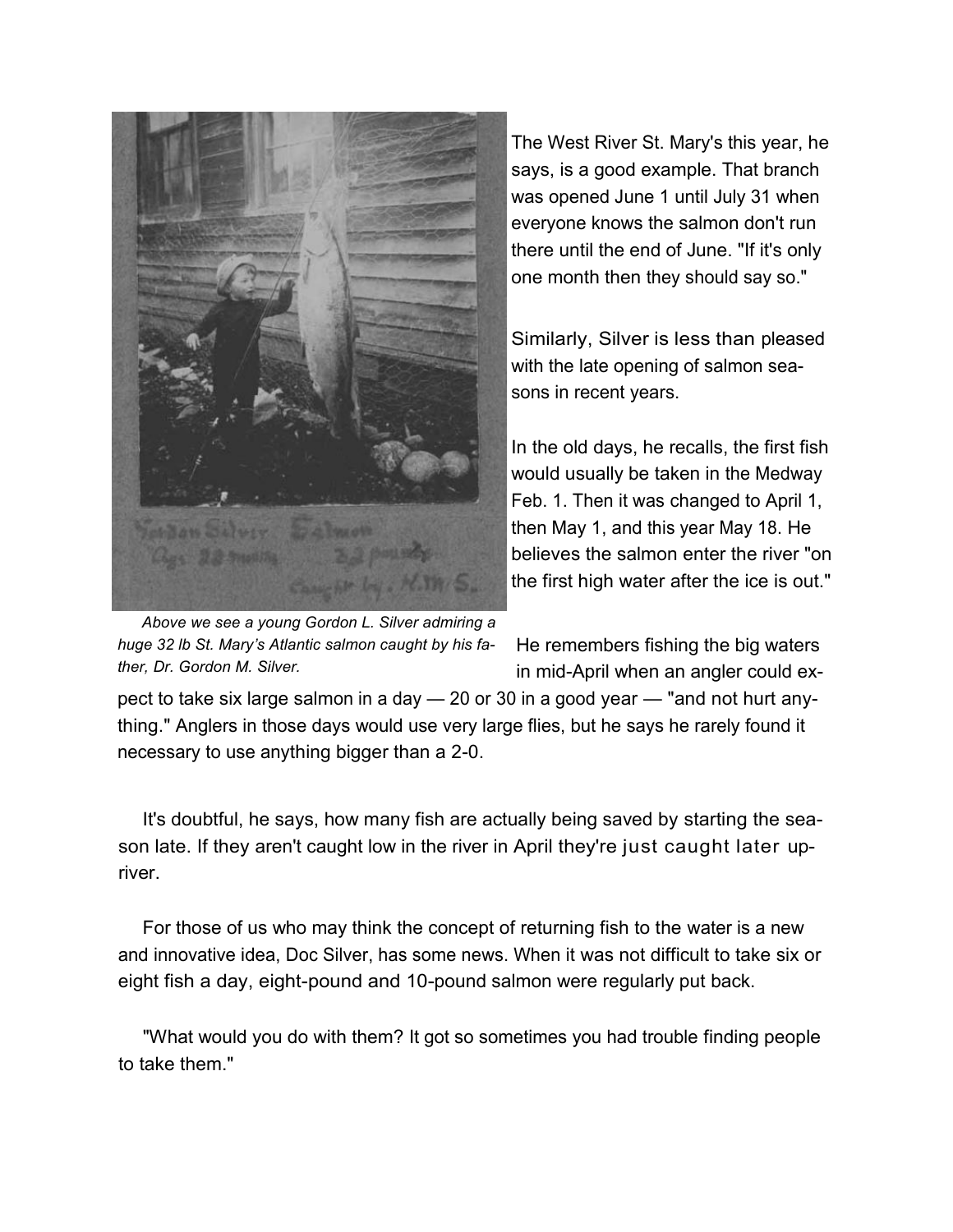The fish seemed to survive alright. He recalls one particular occasion when he mistakenly gaffed a black salmon in the tail having caught it in discoloured water and assumed it was a fresh fish. Despite the wound the fish swam off when released " and Ted Macintosh caught it again later on down river."

Salmon seem to be pretty tough, he figures. They often show up in the river with terrible wounds inflicted by seals.

It's not the seals that have diminished their numbers, though, Silver contends. It's the high seas fishery.

Poaching in the river isn't much of a problem today, he says. There was much more netting in the old days. "They used to spear them at the head of the (Melrose) lake. There's a certain amount of skill in using a net. Most young fellas can't do it today."

The name Silver has been synonymous with the St. Mary's River for three generations. One of the better pools on the river, at the confluence of the East and West branches, is named for the family.

It was Doc Silver's father, a Halifax physician and ardent salm-on fisherman, who built the family camp at what has become known as "Silver's Pool." His mother caught a'32-pound salmon. His two sons, Ken, a Halifax engineer, and John, a fisheries officer, are keen and capable anglers; and more recently the Silver grandchildren have been getting into the act.

But what secrets are involved in raising a salmon to a fly when oth-ers cannot?

Those kinds of questions just produce a wry smile.

He will allow, though, with some prodding, that knowing the river — under different water conditions — is terribly important, knowing where a salmon is likely to be lying.

Dr. Gordon Silver, like other fine fishermen, moves around in search of the fish, choosing not to waste time beating barren water.